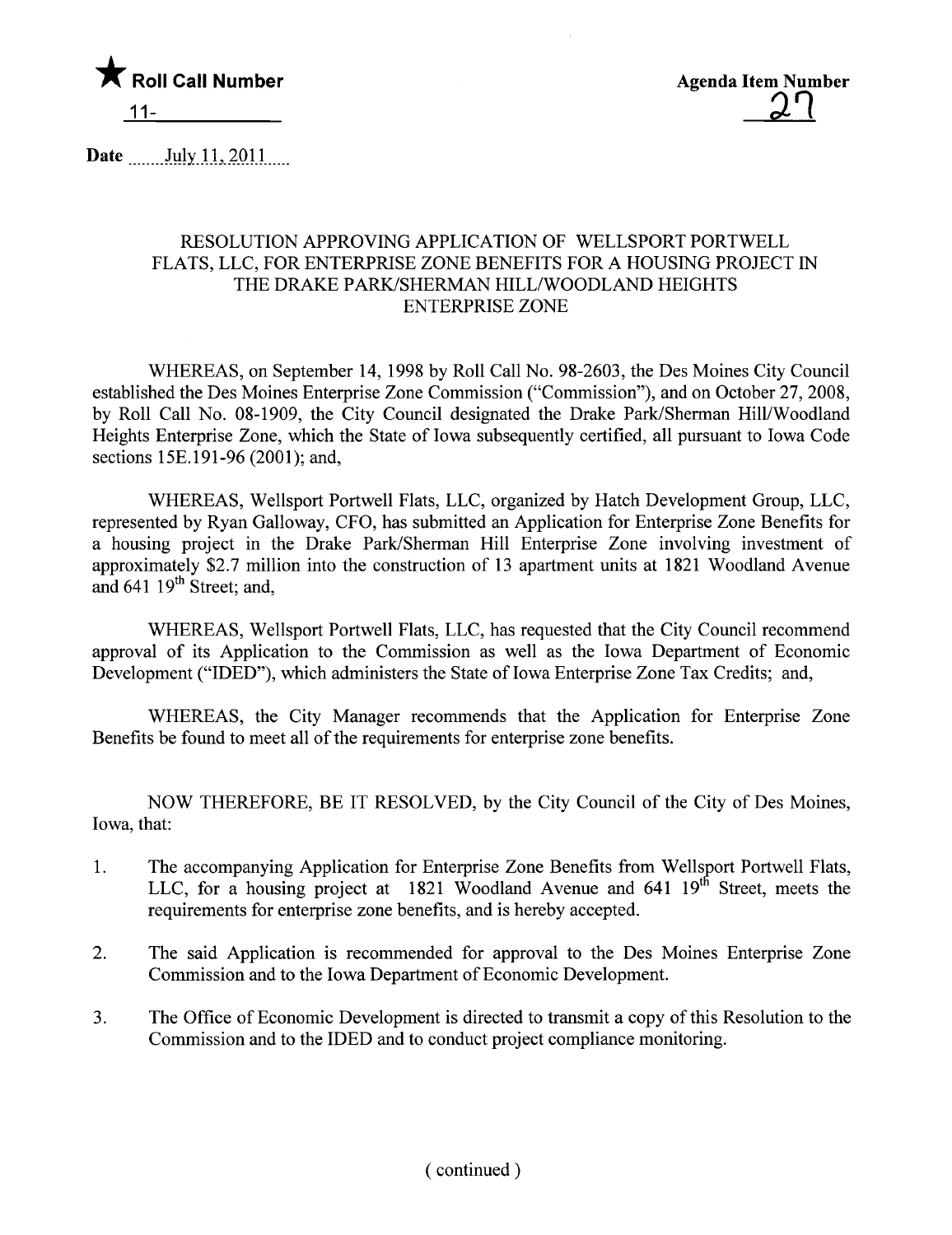

Agenda Item Number

Date \_\_\_\_\_\_\_ July 11, 2011.....

4. Upon IDED approval of the Application, the Mayor is authorized to execute and the City Clerk is directed to attest to his signature on any documents necessary for Wellsport Portwell Flats, LLC, to receive enterprise zone benefits for the housing project at 1821 Woodland Avenue and 641 19<sup>th</sup> Street.

(Council Communication No. 11- $49\%$ )

MOVED by to adopt.

FORM APPROVED:<br>
Roger **K**. Brown<br>
Assistant City Attorney

| <b>COUNCIL ACTION</b> | <b>YEAS</b> | <b>NAYS</b> | <b>PASS</b> | <b>ABSENT</b>   | <b>CERTIFICATE</b>                                                                                              |  |  |  |
|-----------------------|-------------|-------------|-------------|-----------------|-----------------------------------------------------------------------------------------------------------------|--|--|--|
| <b>COWNIE</b>         |             |             |             |                 |                                                                                                                 |  |  |  |
| <b>COLEMAN</b>        |             |             |             |                 | I, DIANE RAUH, City Clerk of said City hereby                                                                   |  |  |  |
| <b>GRIESS</b>         |             |             |             |                 | certify that at a meeting of the City Council of<br>said City of Des Moines, held on the above date,            |  |  |  |
| <b>HENSLEY</b>        |             |             |             |                 | among other proceedings the above was adopted.                                                                  |  |  |  |
| <b>MAHAFFEY</b>       |             |             |             |                 | IN WITNESS WHEREOF, I have hereunto set my<br>hand and affixed my seal the day and year first<br>above written. |  |  |  |
| <b>MEYER</b>          |             |             |             |                 |                                                                                                                 |  |  |  |
| <b>MOORE</b>          |             |             |             |                 |                                                                                                                 |  |  |  |
| <b>TOTAL</b>          |             |             |             |                 |                                                                                                                 |  |  |  |
| <b>MOTION CARRIED</b> |             |             |             | <b>APPROVED</b> |                                                                                                                 |  |  |  |
|                       |             |             |             |                 |                                                                                                                 |  |  |  |
|                       |             |             |             | <b>Mayor</b>    | <b>City Clerk</b>                                                                                               |  |  |  |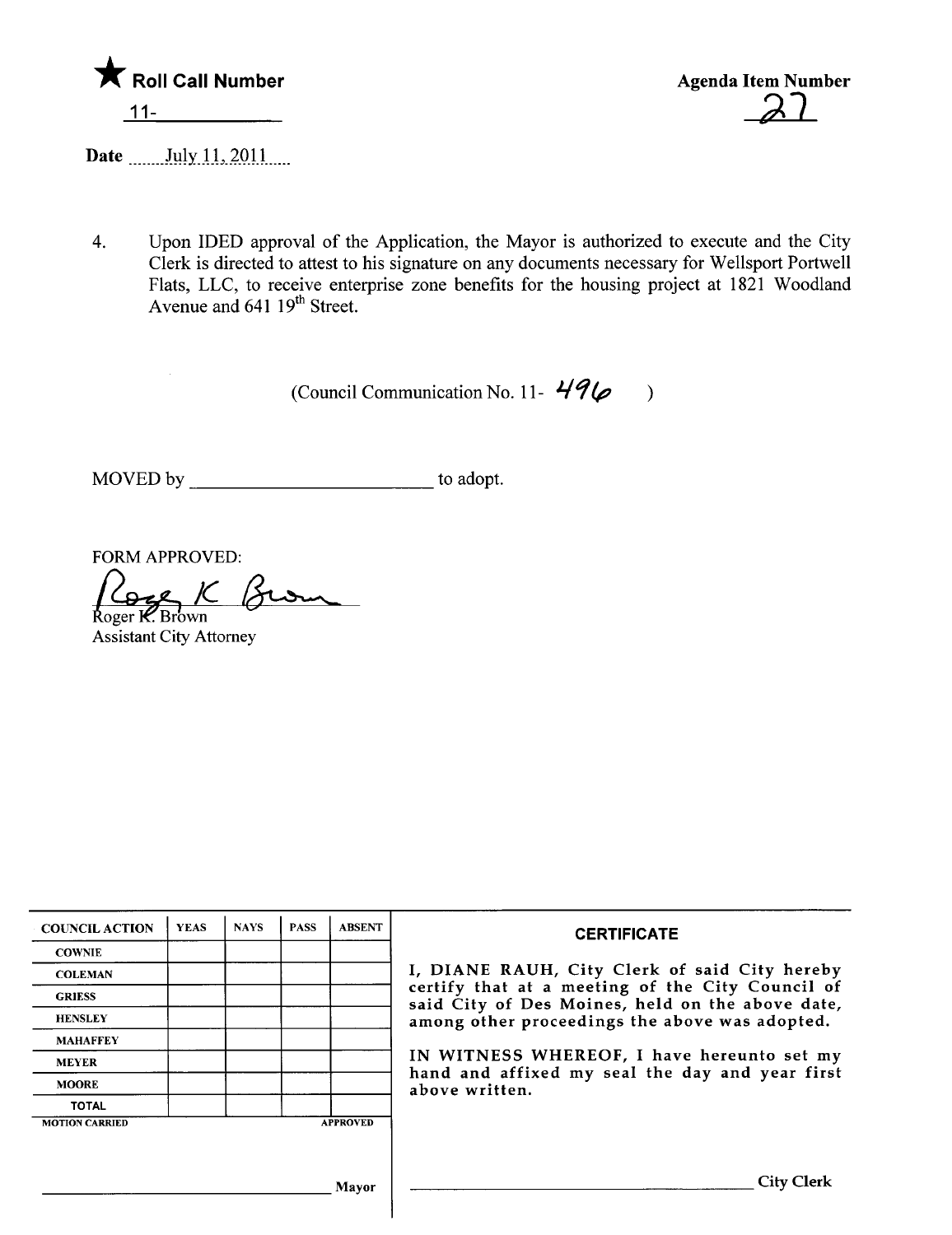## IOWA DEPARTMENT OF ECONOMIC DEVELOPMENT

## APPLICATION for ENTERPRISE ZONE BENEFITS

# Housing Development

Iowa Department of Economic Development Division of Community Development 200 East Grand Avenue Des Moines, Iowa 50309

APRIL 2008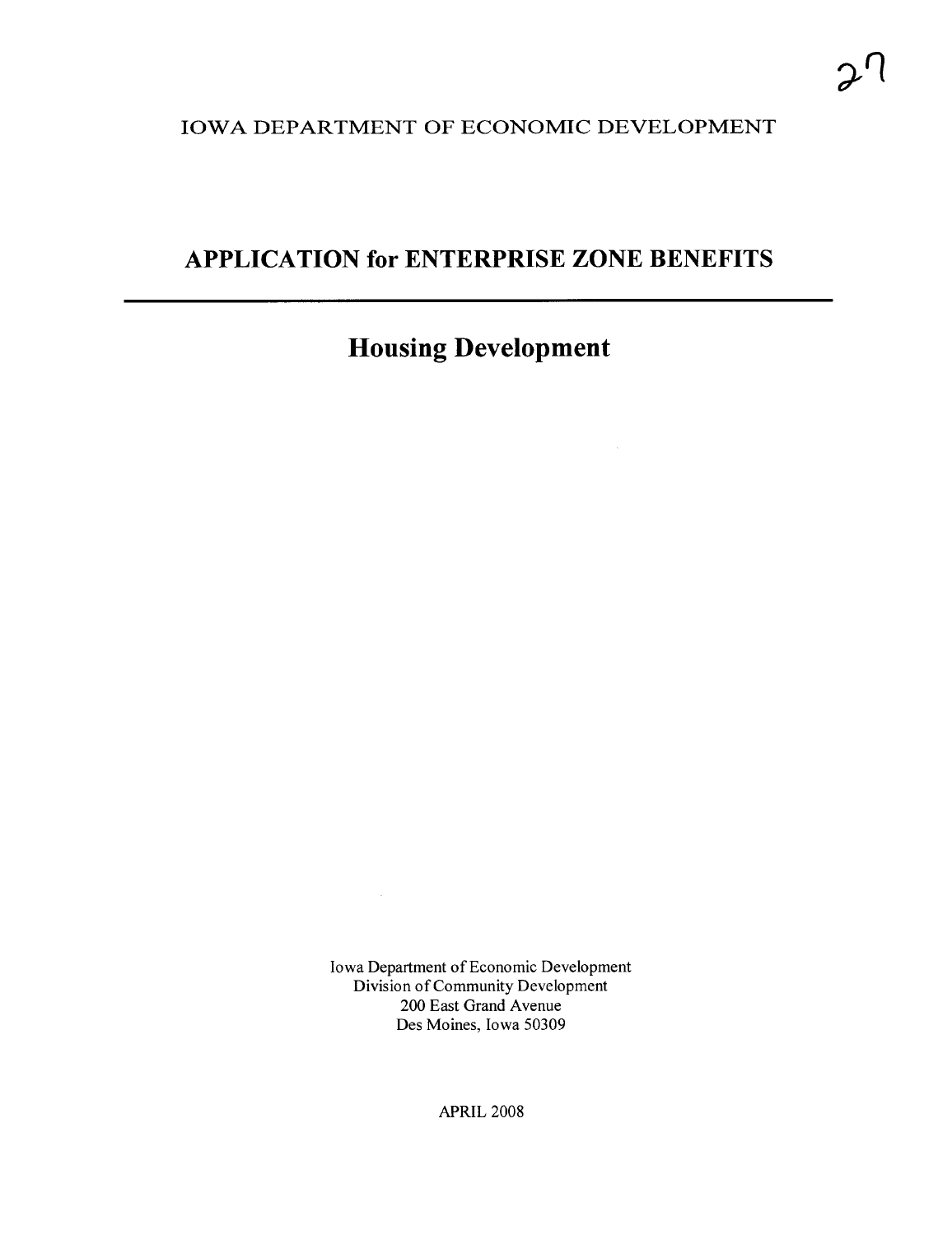INTENT: The Enterprise Zone Program was established by the Iowa Legislature with the intent of promoting new economic development in economically distressed areas of Iowa by encouraging communities to target resources in ways that attract productive private investment.

PROJECT INITIATION: Projects that have already been initiated before receiving formal application approval by the Iowa Department of Economic Development shall not be eligible for tax incentives and assistance under this program.

"Project initiation" means anyone of the following: the start of construction of new or expanded buildings; the start of rehabilitation of existing buildings; the purchase or leasing of existing buildings; or the installation of new machinery and equipment or new computers to be used in the operation of the business' project. The purchase of land or signing an option to purchase land or earth moving or other site development activities not involving actual building construction, expansion or rehabilitation shall not constitute project initiation.

#### GENERAL INSTRUCTIONS

- I. If more than six months has elapsed since the date on the front of this application, please contact IDED to see if this version of the application is still current.
- 2. Before filling out this application form, please read Iowa Code Sections 15E.191 through 15E.196, as amended and the Enterprise Zone administrative rules.
- 3. Only typed or computer-generated applications will be accepted and reviewed. (Contact the IDED to have an electronic copy of this application e-mailed to you.) Anv material change to the format. questions or wording of Questions presented in this application. wil render the application invalid and wil not be accepted.
- 4. Complete the application fully; if any questions are left unanswered or required attachments are not submitted, an explanation must be included.
- 5. Use clear and concise language. Attachments should only be used when requested or as supporting documentation.
- 6. Any inaccurate information of a significant nature may disqualify the application from consideration.
- 7. Send the original plus two copies of the completed application form and all required attachments to:

Julie Lunn Iowa Department of Economic Development 200 East Grand Avenue Des Moines, Iowa 50309 Phone: (515) 725-3082 Fax: (515) 725-3010 E-mail: Julie.lunn@iowa.gov

It is not necessary to bind the application and/or the required attachments. Staples and/or binder clips may be utilized. Please provide photocopies of any documents, which in their original form, IDED would not be able to 2-hole punch for purposes of creating the applicant's fie.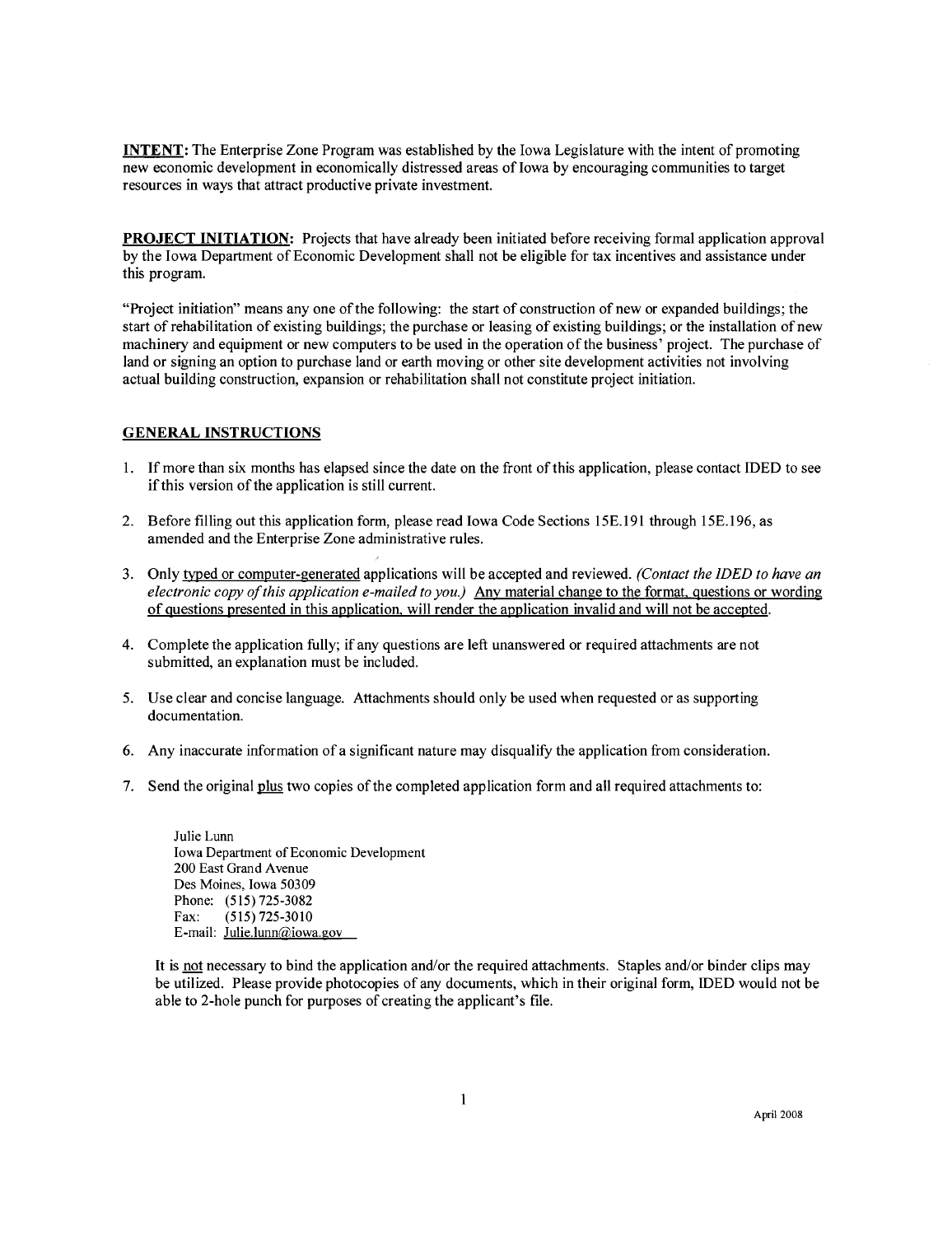#### PUBLIC RECORDS POLICIES

The Iowa Department of Economic Development (IDED) is subject to the Open Records law (2001 Iowa Code, Chapter 22). Treatment of information submitted to IDED in an Enterprise Zone application is governed by the provisions of the Open Records law. All public records are available for public inspection. Some public records are considered confidential and will not be disclosed to the public unless ordered by a court, the lawful custodian of the record, or by another person duly authorized to release the information. Copies of Iowa's Open Records law and IDED's administrative rules relating to public records are available from the Department upon request.

#### APPLICANT INFORMATION

Name of Housing Business: Wellsport & Portwell Flats

Contact Name & Title: Ryan Galloway, CFO, Hatch Development Group

Address: 1312 Locust Street, Suite 300A

City, State & Zip Code: Des Moines, IA 50309

Telephone: 515-314-5481 Fax: 515-244-2002

E-mail Address: ryan.galloway@hatchdevelopment.com

Type of Housing Business (circle one): Corporation, Partnership, Sole Proprietorship, Trust

#### Local Enterprise Zone Commission

Enterprise Zone Commission Name: Drake Park/Sherman Hill #7

Contact Name & Title: Rita Conner, Economic Development Coordinator

Organization: City of Des Moines

Address: 400 Robert D. Ray Dr.

City, State & Zip Code: Des Moines, IA 50309

Telephone: 515-283-4019 Fax: 515-237-1667

E-mail Address: raconner@dmgov.org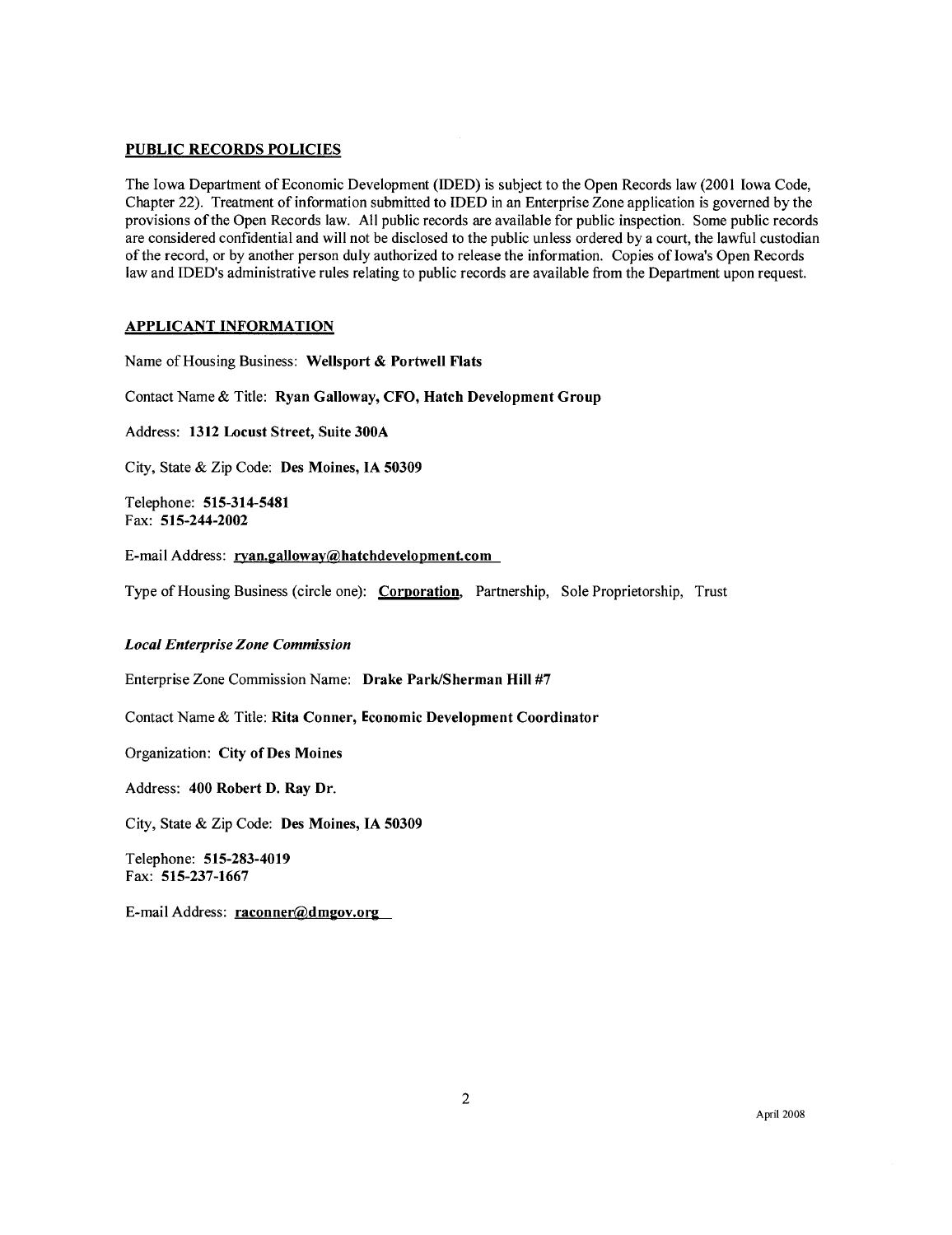#### **CERTIFICATION & RELEASE OF INFORMATION**

I, the undersigned, on behalf of the Housing Business identified above, hereby submit the following application under Iowa Code Sections 15E.191 through 15E.196. I certify that the Housing Business is in good standing, and has complied or wil upon receipt of approval by the Department, with all applicable laws of the State of Iowa to conduct business within the State. I certify that all information, representations, or statements provided to the Iowa Department of Economic Development (IDED), in connection with this application, are true and correct in all material respects.

I certify and understand that in order to receive benefits under the Enterprise Zone Program that the project described in this application has not been initiated and that the project wil not be initiated until the business receives fmal approval of this application from the IDED.

I hereby give permission to IDED to make credit checks, contact the company's financial institution(s), and perform other related activities necessary for reasonable evaluation of this application.

I understand this application is subject to final approval by the Department and am aware that Enterprise Zone benefits are not available until final Department approval is secured and an agreement is executed with the Housing Business, IDED and the Community, within a reasonable time period following approvaL. This application will be used as the basis for the Enterprise Zone agreement.

For the Housing Business:

Signature, Title (CFO, Hatch Development Group)

Rvan Gallowav. CFO. Hatch Development Group Print name and title

Julv 8, 2011 Date

For the Enterprise Zone Commission:

Signature, Title

Print name and title

Date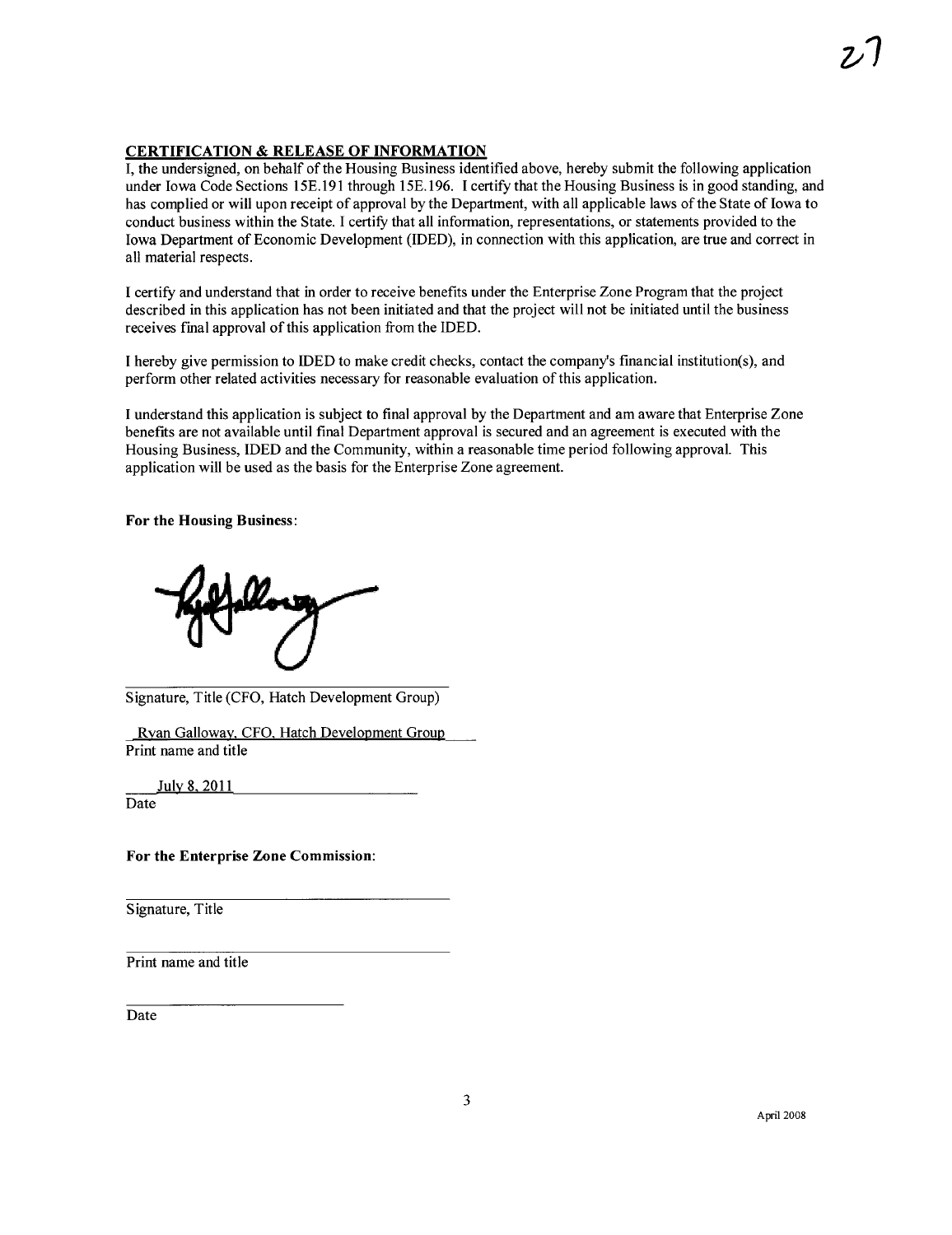#### APPLICATION INFORMATION

1. Please provide a brief description of the proposed housing development project.

The Portwell Flats (641 19th Street) and Wellsport Flats (1821 Woodland Avenue), circa 1902 – 1903, are "Renaissance Classic" twin flat buildings with mirror image interior layouts that are arranged on a common raised lot located on a prominent corner of the National Historic Registered neighborhood of Sherman Hil. The buildings are three stories in height with an original floor plan of six apartments in each, plus a small manager's located in the basement level of the Wellsport, for a total of thirteen units.

The Sherman Hil Historic District steps up smartly from south to north, the core of the district occupying a plateau. Originally a single-family residential district of middle to upper income familes, the district was substantially over-built beginning circa 1900 with a growing number of large named apartment blocks or flats. The largest of these cluster along the south front of the district and are stepped up on the southfacing corner lots. As such, Portwell and Wellsport are descriptive of many of the better designed and more notable multi-unit buildings within the district and are very early examples of a higher density infiling that occurred.

W.A. Wells and M.A. Porter formed the Iowa Security Company, a realty and building company, in 1900 and purchased the undeveloped corner parcel in 1901. The noted Des Moines architect firm of Proudfoot and Bird were commissioned to prepare plans for the twin buildings. The two flats are of particular interest because they are two identical buildings on a shared lot situated on a prominent corner, a rare type of architectural commission by Proudfoot and Bird, and one that came simultaneously with their noted designs for Marsten Hall, Iowa State University and the Polk County Courthouse.

Over the years the buildings were eventually sold and the spacious apartments were divided to make 20 smaller units. Deterioration began to fall upon both the interior and exterior of the buildings greatly diminishing the beauty of the once "majestic twins".

Sonja Roberts and Jack Hatch purchased the buildings in 1997 with the intention of restoring them to their original historic condition. Construction on the major renovation wil begin in the spring of 2011 taking approximately eight months to complete. Once completed Portwell and Wellsport will provide new rental units and once again stand majestically representing their original character while adding new life to the historic neighborhood.

2. In which Enterprise Zone will this project occur (include the zone's name, number, size in acres, and date certified)?

#### Drake Park / Sherman Hill Enterprise Zone #7.

3. Does the project involve new construction or rehabilitation?

The project is a rehabiltation of two historic buildings.

4. How many single-family homes or multi-family units are proposed?

#### The project will have thirteen (13) units.

5. What will be the per unit value of the housing?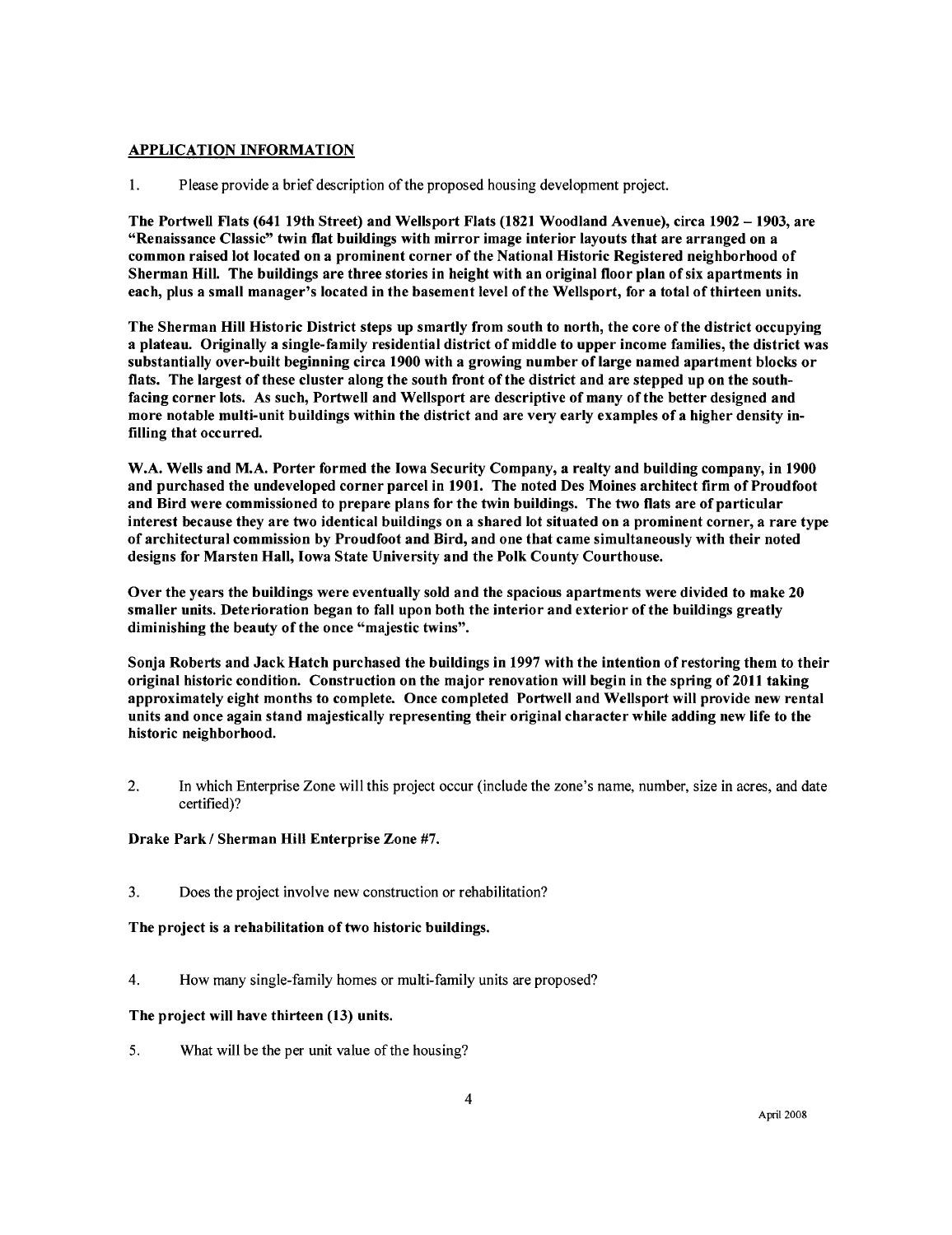#### Total Estimated Development Cost: \$2,701,200 Cost per Unit (6 units): \$207,785

6. The single family homes or multi-family units being constructed or rehabiltated must be modest homes or units and include the necessary amenities. Please explain how the proposed project wil satisfy this requirement?

The apartment units will be modest. The historic integrity of the Wellsport & Portwell Flats will be maintained: the wood floors wil be refurbished, the wood trim and exterior crown molding wil be repaired, the brick will be tuck-pointed. Each unit will have a refrigerator, oven, microwave, dish washer and washer dryer.

7. Wil the project meet U.S. Department of Housing and Urban Development Housing Standards and applicable local codes?

#### The Wellsport & Portwell Flats will meet U.S. Department of Housing and Urban Development Housing Standards and applicable local codes.

8. What is the current status of the project? When is construction scheduled to begin? What is the anticipated project completion date?

The project is scheduled to begin in September following the closing ofthe Federal & State Historic Tax Credits with the investor and (hopeful) approval of the Enterprise Zone benefits. The anticipated project completion date is March, 2012.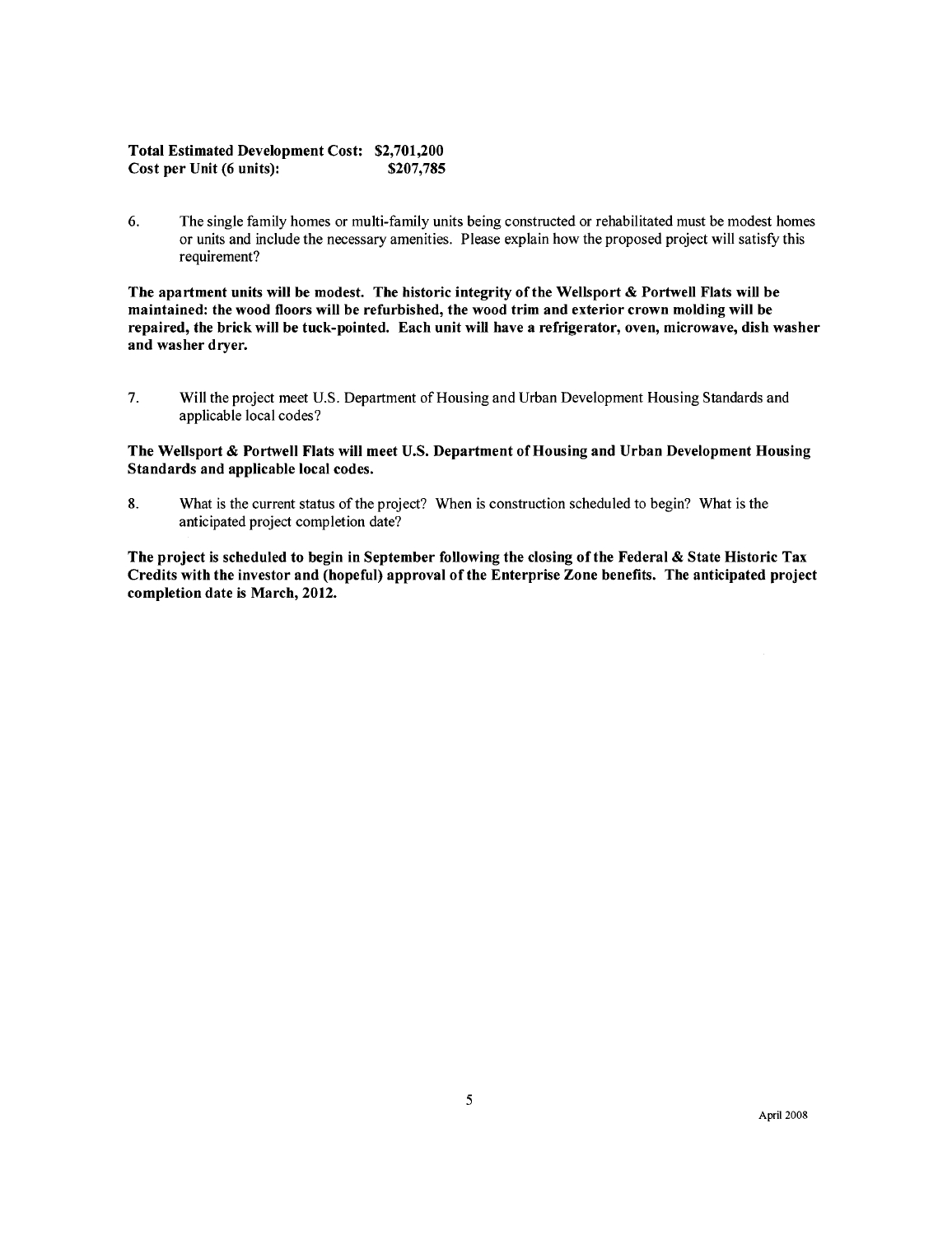9. Attach a legal description of the business site on which the project will occur.

#### Please See Exhibit A for the Legal Description, also described below:

#### S 45F LT 38 & ALL LTS 39 & 40 RICKEYS ADDITION

10. Attach a detailed map (no larger than 8" x 14") showing the housing development site in relation to the boundaries of the certified Enterprise Zone.

#### Please see Exhibit B for the detailed map showing the Wellsport  $\&$  Portwell Flats in relation to the boundaries of the certified Drake Park/Sherman Hill Enterprise Zone #7.

11. Is any part of the project located in a IOO-year flood plain?

#### No, the project is not located in the 100-year flood plain.

12. Please indicate the total capital investment that wil be made as the result of this project?

| <b>Description of Capital Expenditure</b> | Amount               |  |  |
|-------------------------------------------|----------------------|--|--|
| <b>Building Acquisition</b>               | 211,000              |  |  |
| <b>Construction Costs</b>                 | \$1,894,000          |  |  |
| <b>Professional Fees</b>                  | 97.200               |  |  |
| <b>Finance Fees &amp; Permits</b>         | 124,000              |  |  |
| Reserves, Developer Fees, Soft Costs      | 375,000              |  |  |
|                                           | Total   \$ 2,701,200 |  |  |

13. Please identify the sources of project financing that will be utilized and the amount of the financing. (The total amount of the financing should equal the total expenditures in Question #12.)

| <b>Source of Project Financing</b> | Amount              |  |  |
|------------------------------------|---------------------|--|--|
| <b>Bank Financing</b>              | \$1,253,791         |  |  |
| State - Historic Tax Credit        | 520,244             |  |  |
| Federal - Historic Tax Credit      | 541,054             |  |  |
| <b>Deferred Developer Fee</b>      | 250,000             |  |  |
| <b>Enterprise Zone Equity</b>      | 136,111             |  |  |
|                                    | Total   \$2,701,200 |  |  |

14. For purposes of determining the amount of investment tax credits the housing business may receive, the Iowa Department of Economic Development cannot include capital expenditures financed through federal, state, and local government tax credits, grants and forgivable loans. Based on this information, what portion of your total capital investment (identified in Question #12) will be eligible for the investment tax credit?

| \$2,751,200 |
|-------------|
| (50,000)    |
|             |
| (1,061,298) |
| 1,639,902   |
|             |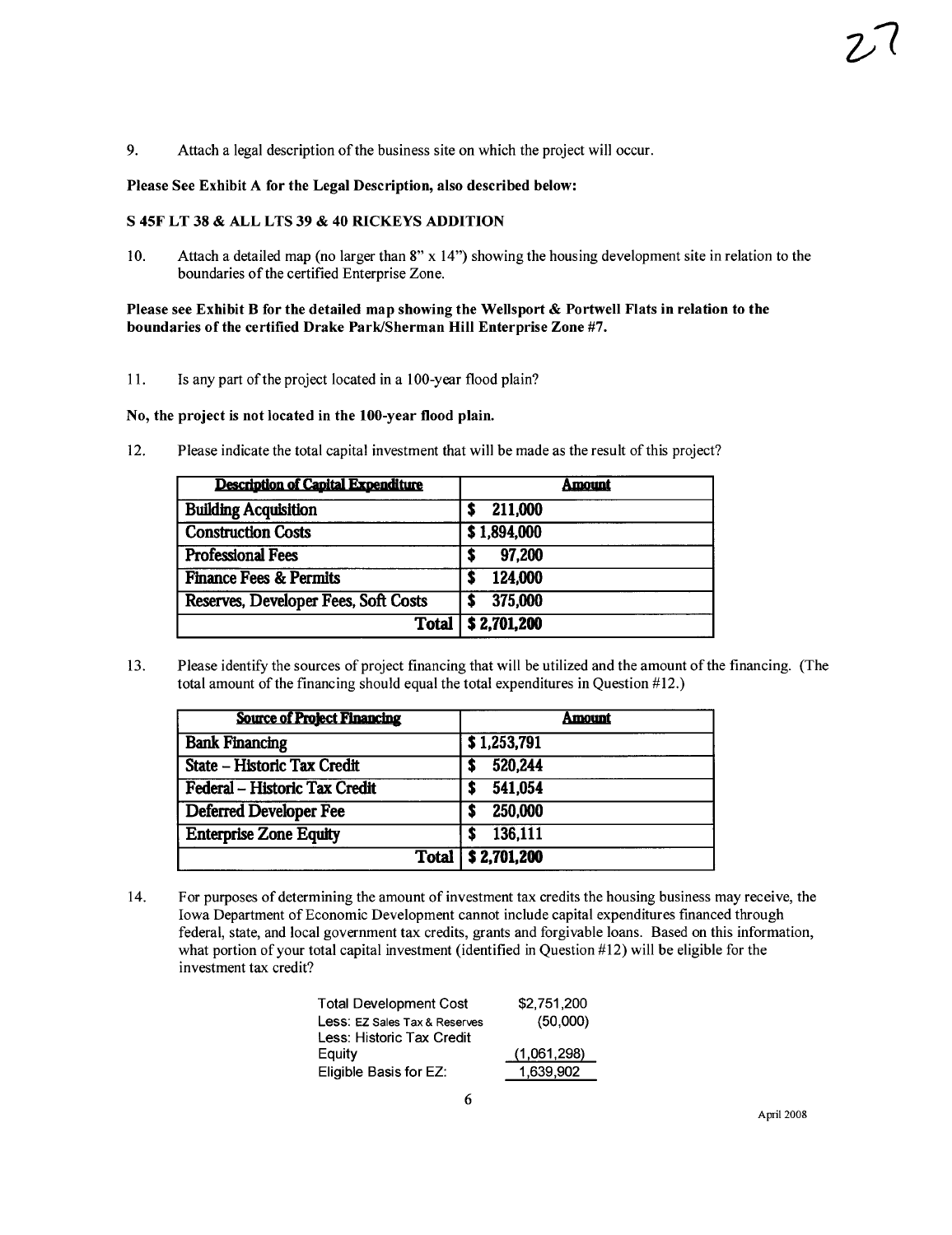| Time 10% of EZ Basis | 163,990   |
|----------------------|-----------|
| Pricina              | \$0.83    |
| <b>EZ Equity</b>     | \$136.111 |

15. Please attach a long-term plan for the proposed housing development project including labor and infrastructure needs.

Please see Exhibit C for the Long Term Strategic Plan and Exhibit C.l for the 15 Year Pro Forma.

16. What economic benefits will the project bring to the area?

The project wil benefit the area by turning a dilapidated structure into a beautiful historic building on a prominent street in the Sherman Hill neighborhood. The Wellsport & Portwell Flats are currently about 50% vacant. Due to its proximity to several businesses and downtown, the rehabiltation of the property will provide a significant boost to the area's attractiveness to residents and customers. The new residents will spend their incomes in the neighborhood and contribute to local economic growth and the construction costs will employ many workers for four months.

17. Explain why the proposed project would be considered a good housing development project.

The project will be a good housing development because it will restore two historic and beautiful buildings that are currently 50% vacant into a high quality home for 13 familes. Rehabbing older buildings is also inherently more "green" than new construction as the structure is already built so it wil essentially be recycled. The Wellsport & Portwell Flat's close proximity to downtown employers, Sherman Hill Neighborhood, the Gateway Market, Restaurants, and cultural venues such as the Hoyt Sherman Place and the Pappajohn Sculpture Garden makes the project a very walkable and enjoyable place to live.

18. Please attach an affdavit that states the Housing Business has not, within the last five years, violated state or federal environmental and worker safety statutes, rules, and regulations or, if such violations have occurred, that there were mitigating circumstances or such violations did not seriously affect public health or safety or the environment.

#### Please see Attached Exhibit D for the Affidavit.

19. Explain why Enterprise Zone Benefits are needed in order for the project to proceed.

The Wellsport & Portwell Flats are historic buildings, and the cost of rehabbing it is significantly higher than traditional construction costs. The Enterprise Zone Benefits wil be absolutely critical in order to close on the bank loan. The project's Debt Service Coverage Ratio would be too low for the bank if the EZ Benefits were replaced with debt, and the project would not be able to proceed.

20. Please indicate the amount of Enterprise Zone tax benefits being requested for this project.

| State Sales. Service, and Use Tax Refund: | \$50,000 (actual depends upon sales tax incurred) |
|-------------------------------------------|---------------------------------------------------|
| Investment Tax Credit:                    | \$163,990                                         |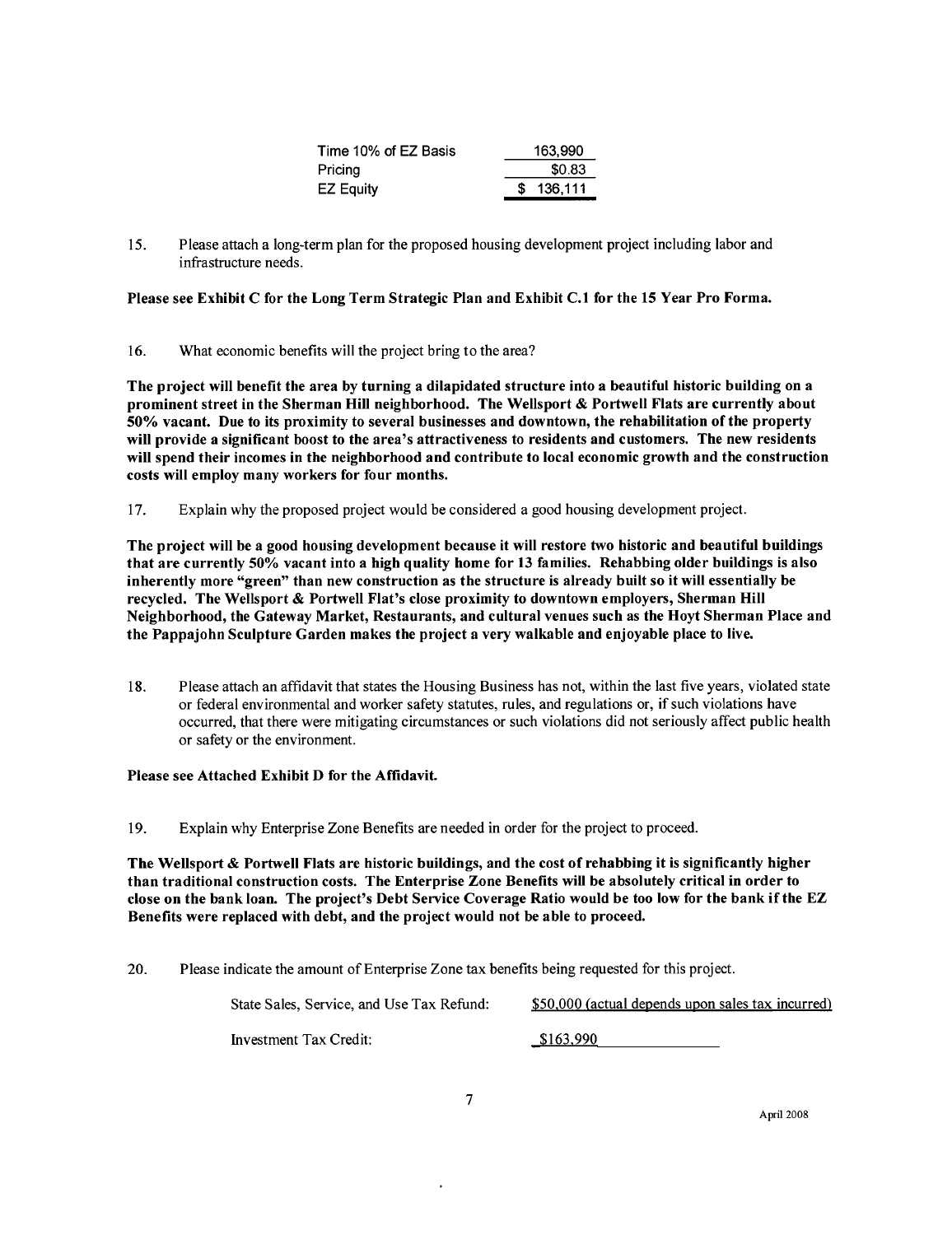21. Please list any additional requirements adopted by the local Enterprise Zone Commission and explain how the Housing Business will meet each requirement.

 $\hat{\mathcal{A}}$ 

N/A

 $\mathcal{A}^{\mathcal{A}}$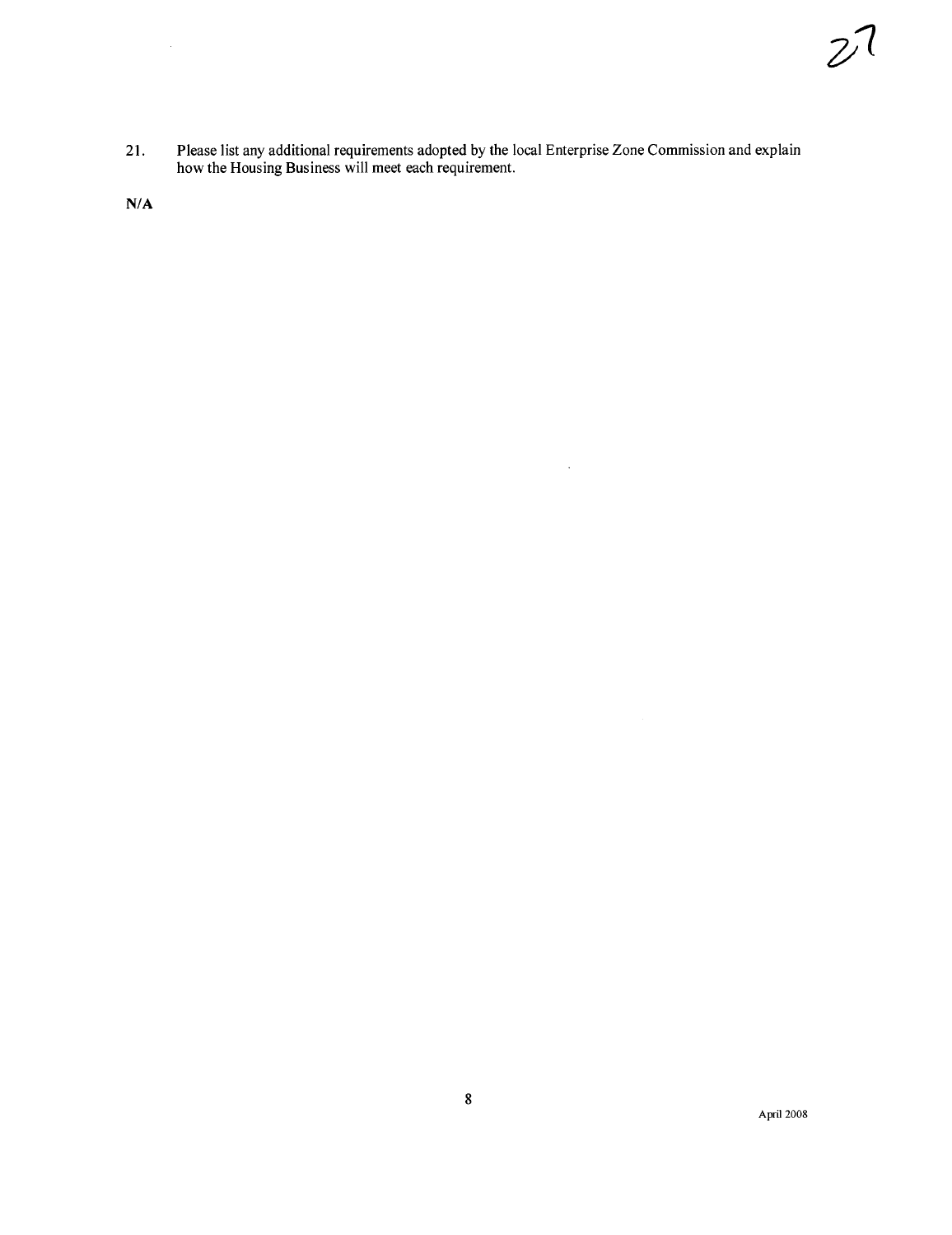#### **ATTACHMENTS**

Please make sure the following items are included with this application:

#### Housing Business:

- Legal description of the business site on which the project will occur.
- Detailed map (no larger than 8" x 14") showing the business site in relation to the boundaries of the certified  $\bullet$ Enterprise Zone.
- Long term strategic plan, which includes labor and infrastructure needs.  $\bullet$
- Affdavit that states the Business has not, within the last 5 years, violated state or federal environmental and  $\ddot{\phantom{0}}$ worker safety statutes, rules, and regulations.

#### Enterprise Zone Commission:

- Resolution by the Enterprise Zone Commission approving this application.
- Proof that the meeting, in which this application was approved, was open to the public (i.e. public notice which was published and/or posted).
- $\ddot{\phantom{0}}$ Meeting minutes from the meeting, in which this application was approved.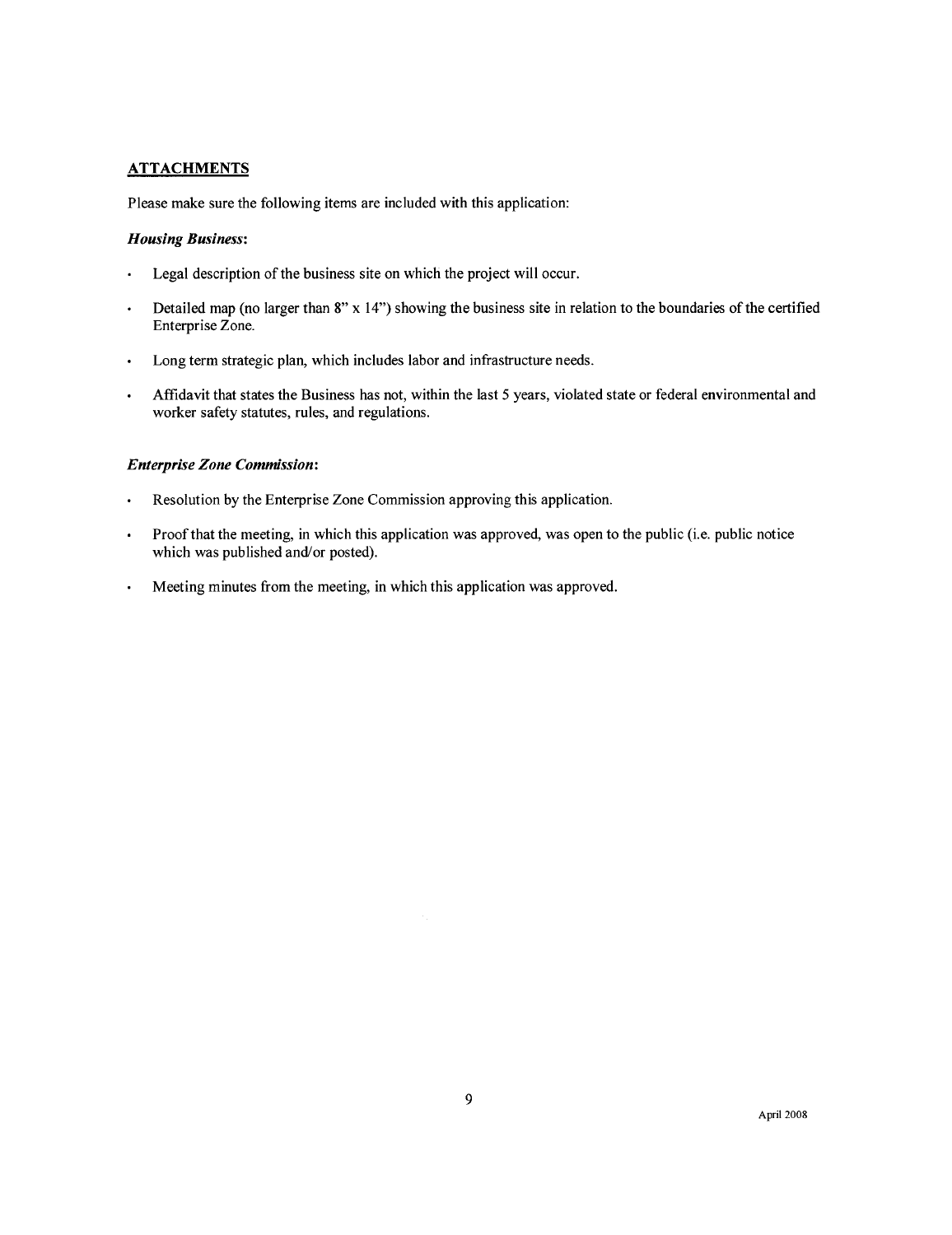Wellsport & Portwell Flats Enterprise Zone Application

### Exhibit A

S 45F LT 38 & ALL LTS 39 & 40 RICKEYS ADDITION